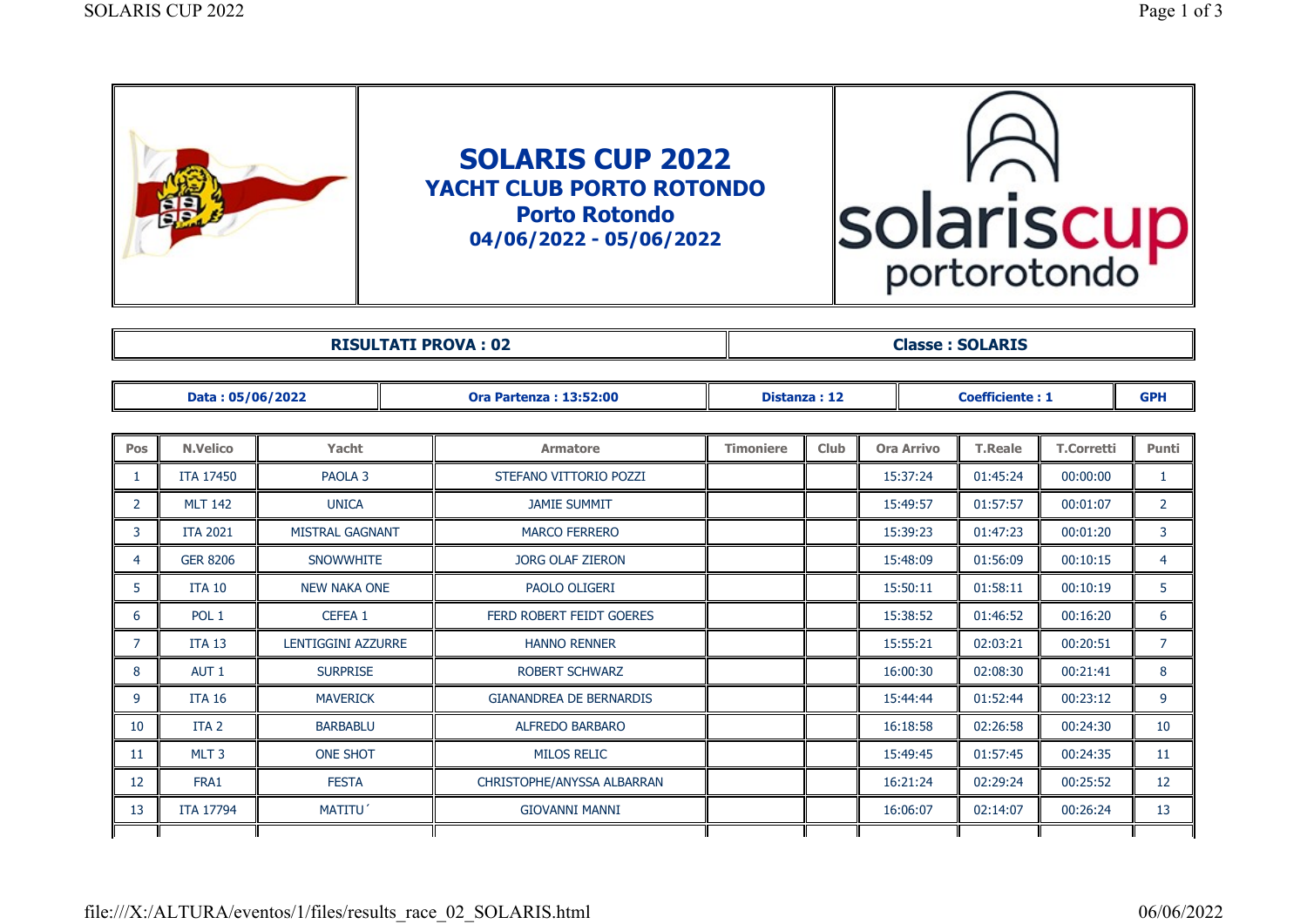| 14 | <b>GER 8354</b>  | AN ITALIAN AFFAIR  | HANS PETER KIRSCHLER      |  | 16:05:20 | 02:13:20 | 00:27:08 | 14 |
|----|------------------|--------------------|---------------------------|--|----------|----------|----------|----|
| 15 | <b>ITA 15</b>    | <b>DOUG</b>        | PAOLO BUONVICINI          |  | 16:05:19 | 02:13:19 | 00:29:00 | 15 |
| 16 | SUI <sub>1</sub> | SUISSE NAUTIC ONE  | <b>MARTIN GUSSET</b>      |  | 16:17:28 | 02:25:28 | 00:29:12 | 16 |
| 17 | GBR <sub>2</sub> | <b>INDIGO</b>      | <b>SIMON TATE</b>         |  | 16:11:42 | 02:19:42 | 00:31:14 | 17 |
| 18 | <b>ITA 17805</b> | <b>ANGELA</b>      | MAURIZIO CORATI           |  | 16:08:48 | 02:16:48 | 00:31:21 | 18 |
| 19 | SUI <sub>2</sub> | <b>TERRASAVIA</b>  | <b>FRANK STERKMAN</b>     |  | 15:58:56 | 02:06:56 | 00:31:31 | 19 |
| 20 | <b>GBR 4422X</b> | <b>MANDALAY</b>    | <b>BJORN / TINA AMBOS</b> |  | 16:16:52 | 02:24:52 | 00:31:32 | 20 |
| 21 | GER 1            | <b>KAIANA</b>      | <b>HANS FUCHS</b>         |  | 16:27:49 | 02:35:49 | 00:31:41 | 21 |
| 22 | FRA 2            | <b>MANORYS</b>     | <b>YVES KESSLER</b>       |  | 16:07:14 | 02:15:14 | 00:31:42 | 22 |
| 23 | <b>ITA 17667</b> | <b>ZAMPA CORTA</b> | <b>SERGIO CORRIAS</b>     |  | 16:16:01 | 02:24:01 | 00:32:53 | 23 |
| 24 | <b>ITA 1848</b>  | <b>FAREWELL IV</b> | <b>ALBERTO FRANCHELLA</b> |  | 16:15:36 | 02:23:36 | 00:32:59 | 24 |
| 25 | <b>ITA 12</b>    | <b>ESCAPE 3</b>    | <b>JORG SENGER</b>        |  | 16:08:07 | 02:16:07 | 00:33:35 | 25 |
| 26 | GER <sub>2</sub> | <b>BELLINI</b>     | STEFAN SCHERF             |  | 16:16:24 | 02:24:24 | 00:34:12 | 26 |
| 27 | ITA <sub>5</sub> | <b>SAPSAN</b>      | STEFANO RISTORI           |  | 16:15:01 | 02:23:01 | 00:34:41 | 27 |
| 28 | <b>SUI 4709</b>  | <b>MUGGI 4</b>     | <b>FRANK RAMSPERGER</b>   |  | 16:16:18 | 02:24:18 | 00:35:58 | 28 |
| 29 | GER <sub>4</sub> | <b>YASMINE</b>     | <b>RAINER GENSCHEL</b>    |  | 16:19:27 | 02:27:27 | 00:36:00 | 29 |
| 30 | <b>FRA 53216</b> | <b>ORENA</b>       | LOUIS-MARIE BRIERRE       |  | 16:14:35 | 02:22:35 | 00:36:03 | 30 |
| 31 | GBR <sub>1</sub> | <b>SHERDEN</b>     | <b>ENRICO NANNI</b>       |  | 16:22:07 | 02:30:07 | 00:36:25 | 31 |
| 32 | ITA <sub>4</sub> | <b>GAIA</b>        | ANGELO SACCA              |  | 16:22:45 | 02:30:45 | 00:38:00 | 32 |
| 33 | <b>ITA 17835</b> | <b>STAMITZ</b>     | <b>ORIOL TINTORE</b>      |  | 16:17:59 | 02:25:59 | 00:38:02 | 33 |
| 34 | GER <sub>6</sub> | <b>ISABELLA</b>    | <b>FRANK LEEMHUIS</b>     |  | 16:12:09 | 02:20:09 | 00:39:55 | 34 |
| 35 | MLT <sub>2</sub> | FLY ON ZERO        | <b>OLIVER HERKOMMER</b>   |  | 16:20:03 | 02:28:03 | 00:41:31 | 35 |
| 36 | <b>ITA 17708</b> | <b>MARIA SOFIA</b> | <b>ERNESTO MORAGGI</b>    |  | 16:13:48 | 02:21:48 | 00:41:58 | 36 |
| 37 | ITA <sub>8</sub> | <b>PININ</b>       | <b>GUIDO INZAGHI</b>      |  | 16:21:02 | 02:29:02 | 00:42:13 | 37 |
| 38 | <b>SUI 4816</b>  | <b>VENICE</b>      | <b>MAXIMILJAN KRAUSS</b>  |  | 16:20:15 | 02:28:15 | 00:42:44 | 38 |
| 39 | <b>SUI 5009</b>  | <b>SUPERGIRL</b>   | <b>MARTIN GLATTLI</b>     |  | 16:20:56 | 02:28:56 | 00:43:24 | 39 |
| 40 | GER <sub>3</sub> | <b>LUCIANA</b>     | <b>MICHAEL MENDEN</b>     |  | 16:24:14 | 02:32:14 | 00:43:42 | 40 |